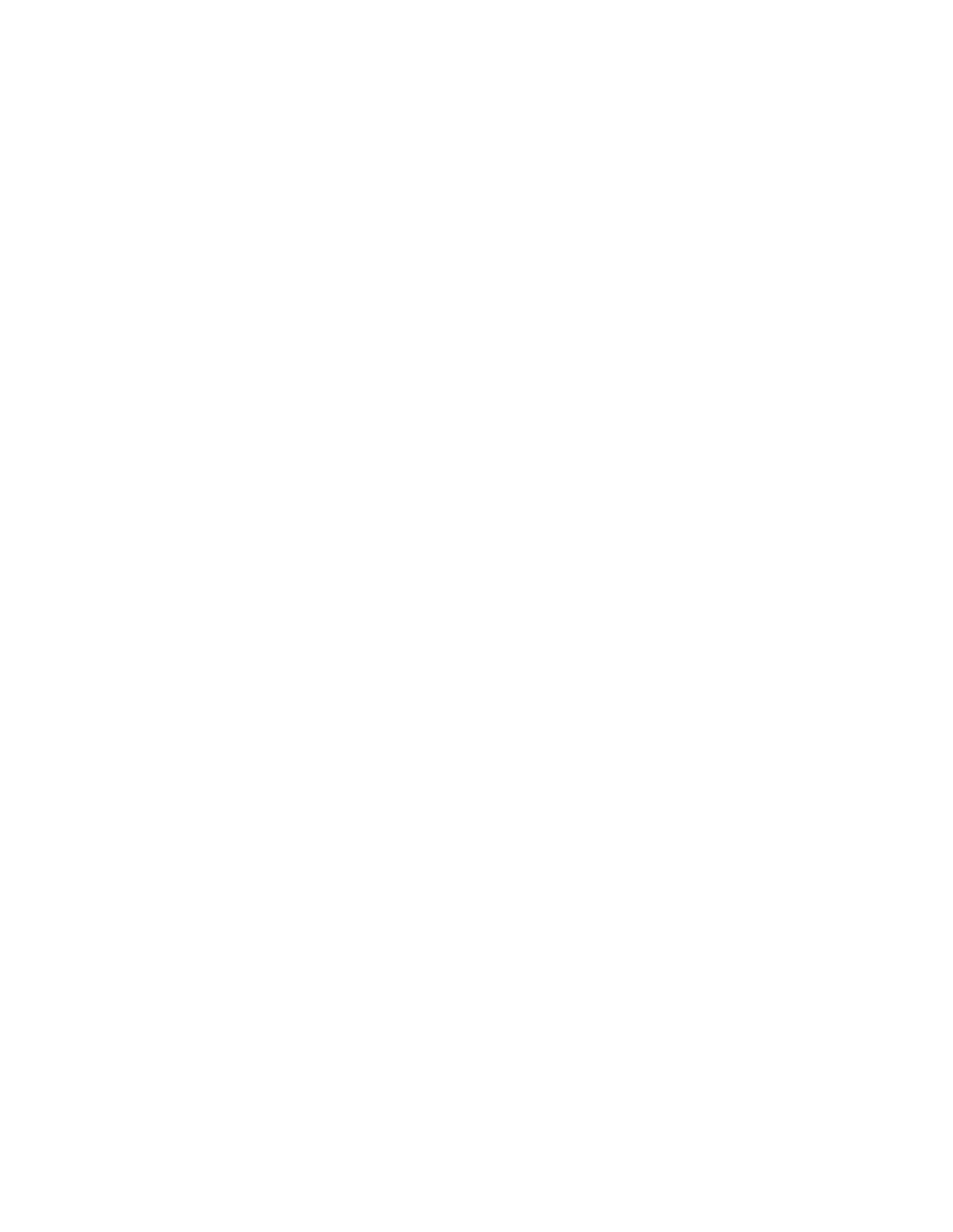### **Test Design and Instructional Purpose**

The Mathematics Baseline Assessment is designed to help you collect *some* information about your students' mathematical readiness for the work they will encounter in sixth grade. This information can provide insight around students' understanding of the skills, concepts, and application necessary to support successful engagement in the major work of sixth grade. Consequently, the results from the Baseline Assessment may assist you in developing instructional plans that will help your students meet the Common Core expectations for sixth grade.

The assessment is composed of three sections that assess skills and content from the previous grade. Each section has a particular focus. The focus of each section was determined by identifying concepts from fifth grade that support major concepts in sixth grade. All of the items are multiple-choice and were developed to assess a student's understanding of a particular part(s) of a standard, cluster, or domain.

This assessment is meant to be a resource for identifying and understanding some of the skills and concepts that may need to be reinforced/taught if students did not learn them in the previous grade. Please note that since schools are at different points in their transition to the Common Core Learning Standards, students may or may not have been exposed to the Common Core Learning Standards of the preceding grade. The results of this assessment will best support your instruction and your students' learning if you are familiar with the Common Core Learning Standards including the fluency expectations, key advances, and culminating standards.

#### **Limitations**

The Baseline Assessment is not an exhaustive test. Some important Common Core Learning Standards contain prerequisite skills and concepts that could not be assessed on this test.

As a result, this assessment is best used as part of a comprehensive set of evaluative measures that include teacher observation, classwork, homework, and school- or teacher-made assessments.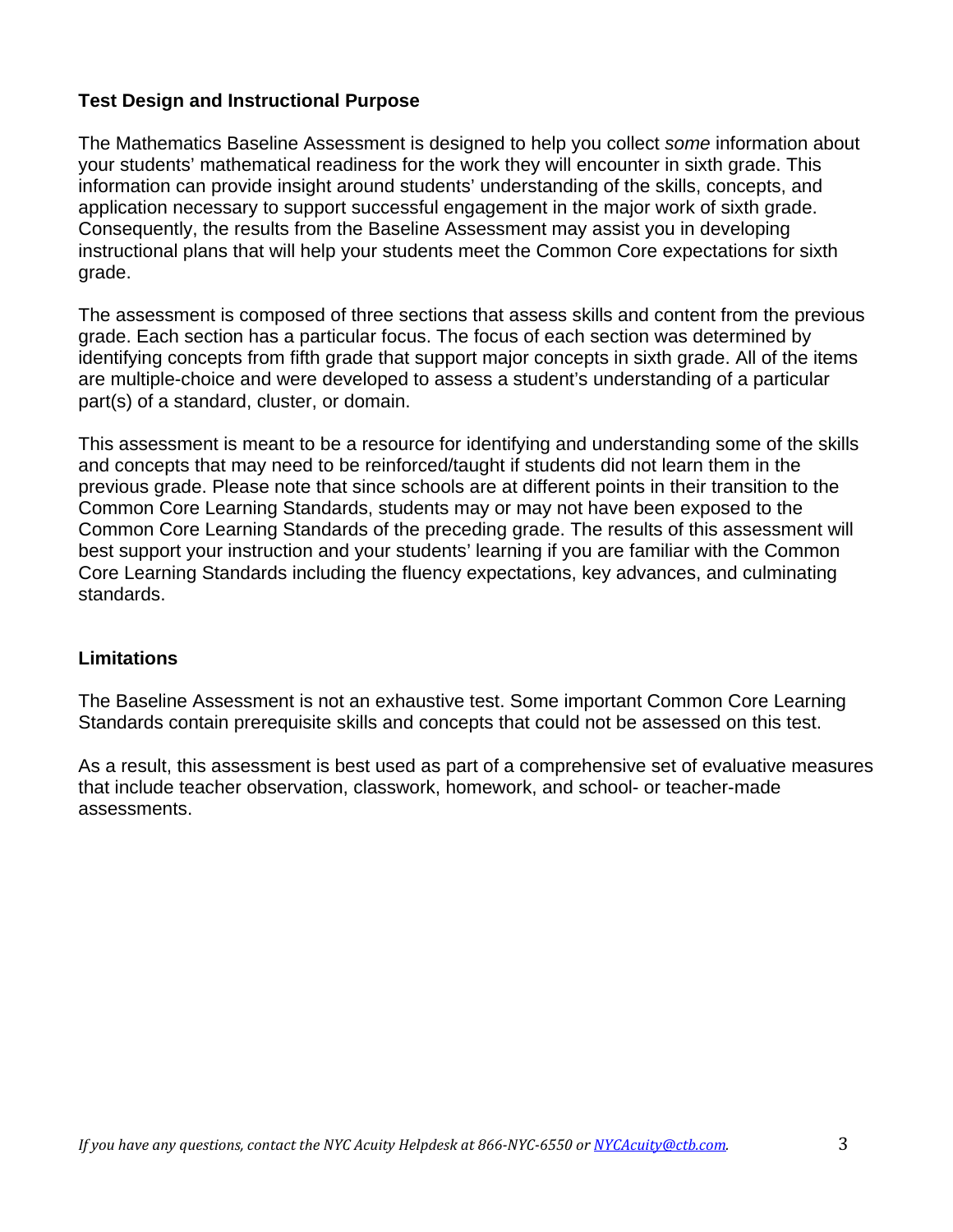### **Test Content**

In Grade 5, the major work focuses largely on fluently multiplying multi-digit whole numbers; finding whole-number quotients and remainders to the case of two-digit divisors; developing the ability to use equivalent fractions as a strategy to add and subtract fractions (with like and unlike denominators); multiplying and dividing fractions or whole numbers by a fraction; and extending algorithms for multi-digit operations to decimals. In Grade 6, students are expected to become fluent in operations with whole numbers, decimals, and fractions and to extend their work with rational numbers to integers. Students are also expected to begin to use properties of operations to work with variables and variable expressions and equations and to use their understanding of multiplication and division of fractions to understand ratios, proportional relationships, and unit rates.

**Section 1 (11 items):** This section focuses on operations with whole numbers, decimals, and fractions.

**Section 2 (7 items):** This section focuses on writing and evaluating numerical expressions and generating and interpreting numerical relationships.

| Math Baseline Grade 6 Report*                                                |                                                                                                                                                                                                                                                                                                                                                                                                                   |  |  |  |
|------------------------------------------------------------------------------|-------------------------------------------------------------------------------------------------------------------------------------------------------------------------------------------------------------------------------------------------------------------------------------------------------------------------------------------------------------------------------------------------------------------|--|--|--|
| Section 1 Standards<br>5.NBT.6; 5.NBT.7;<br>5.NF.1; 5.NF.2; 5.MD.2           | A student who correctly answers the questions in Section 1<br>evidences an understanding of operations with whole numbers,<br>decimals, and fractions. These skills will prepare students for<br>fluency in operations with whole numbers, decimals, and<br>fractions in grade 6 as well as rational numbers and integers in<br>Grade 7.                                                                          |  |  |  |
| Section 2 Standards<br>5.0A.1; 5.0A.2; 5.0A.3;<br>5.MD.5b                    | A student who correctly answers the questions in Section 2<br>evidences an understanding of how to write and evaluate<br>numerical expressions. Students will also demonstrate their<br>ability to generate and interpret numerical relationships. These<br>skills will develop the skills necessary to begin using properties<br>of operations to work with variables and variable expressions<br>and equations. |  |  |  |
| Section 3 Standards<br>5.NF.3; 5.NF.4a; 5.NF.5b;<br>5.NF.5a; 5.NF.6; 5.NF.7c | A student who correctly answers the questions in Section 3<br>evidences an understanding of how to multiply and divide<br>fractions. Students will apply this skill to multiply and divide<br>fractions in preparation for understanding ratios, proportional<br>relationships and unit rates.                                                                                                                    |  |  |  |

**Section 3 (12 items):** This section focuses on multiplying and dividing fractions.

\*Listed standards indicate that at least one item is partially aligned to that standard.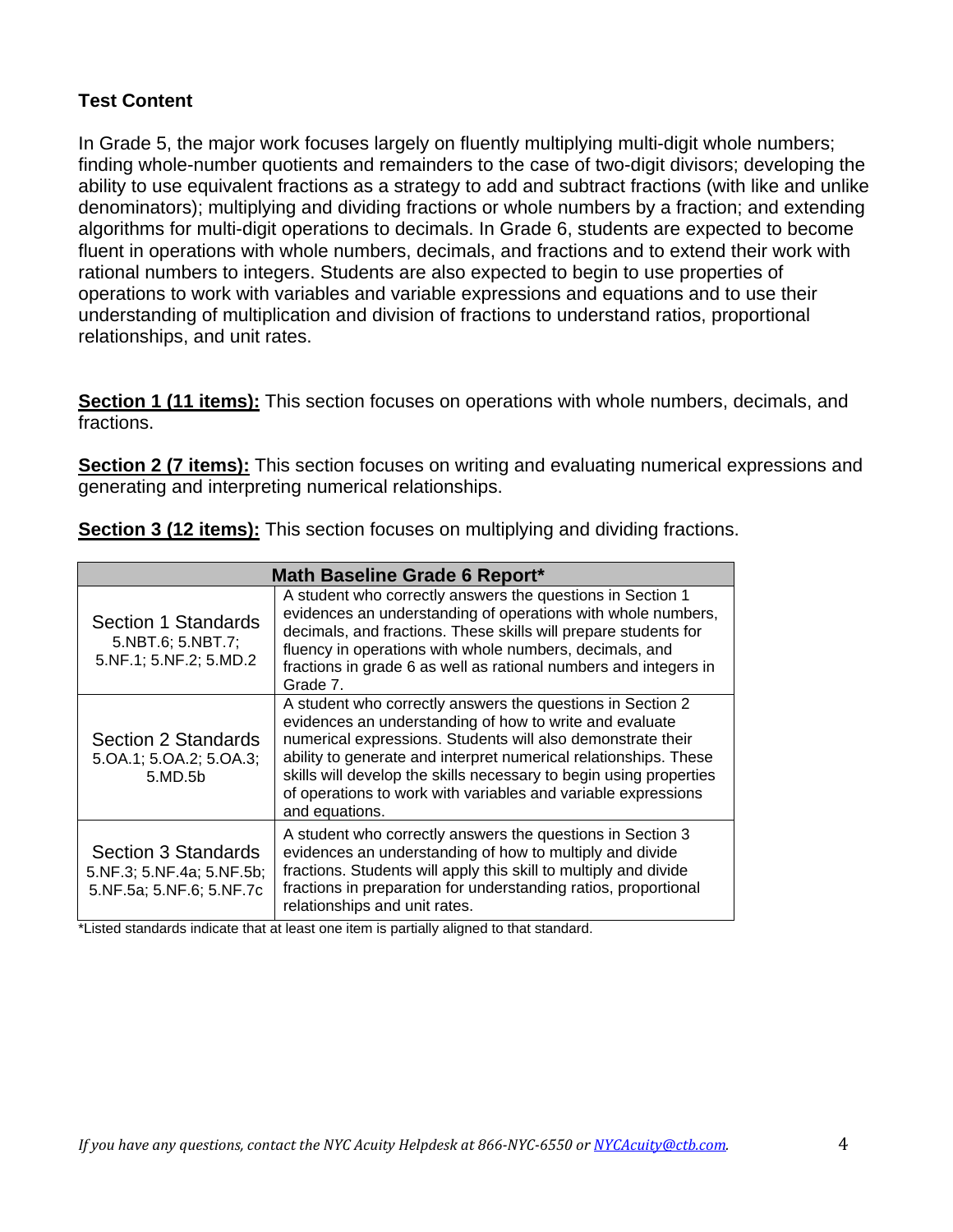## **Section 1 Items:**

| Grade | Domain                                         | Cluster                                                                                        | Standard                                                                                                                                                                                                                                                                                                                                                                                                                                                                    | Items |
|-------|------------------------------------------------|------------------------------------------------------------------------------------------------|-----------------------------------------------------------------------------------------------------------------------------------------------------------------------------------------------------------------------------------------------------------------------------------------------------------------------------------------------------------------------------------------------------------------------------------------------------------------------------|-------|
| 5     | Number and<br>Operations in<br>Base Ten        | Perform operations<br>with multi-digit whole<br>numbers and with<br>decimals to<br>hundredths. | 5.NBT.6. Find whole-number quotients of whole<br>numbers with up to four-digit dividends and two-<br>digit divisors, using strategies based on place<br>value, the properties of operations, and/or the<br>relationship between multiplication and division.<br>Illustrate and explain the calculation by using<br>equations, rectangular arrays, and/or area models.                                                                                                       | 1,2   |
| 5     | Number and<br>Operations in<br><b>Base Ten</b> | Perform operations<br>with multi-digit whole<br>numbers and with<br>decimals to<br>hundredths. | 5.NBT.7. Add, subtract, multiply, and divide<br>decimals to hundredths, using concrete models or<br>drawings and strategies based on place value,<br>properties of operations, and/or the relationship<br>between addition and subtraction; relate the<br>strategy to a written method and explain the<br>reasoning used.                                                                                                                                                   | 3,4,5 |
| 5     | Number and<br>Operations-<br>Fractions         | Use equivalent<br>fractions as a<br>strategy to add and<br>subtract fractions.                 | 5.NF.1. Add and subtract fractions with unlike<br>denominators (including mixed numbers) by<br>replacing given fractions with equivalent fractions in<br>such a way as to produce an equivalent sum or<br>difference of fractions with like denominators. For<br>example, $2/3 + 5/4 = 8/12 + 15/12 = 23/12$ . (In<br>general, $a/b + c/d = (ad + bc)/bd$ .)                                                                                                                | 6,10  |
| 5     | Number and<br>Operations-<br>Fractions         | Use equivalent<br>fractions as a<br>strategy to add and<br>subtract fractions.                 | 5.NF.2. Solve word problems involving addition and<br>subtraction of fractions referring to the same whole,<br>including cases of unlike denominators,<br>e.g., by using visual fraction models or equations to<br>represent the problem. Use benchmark fractions<br>and number sense of fractions to estimate mentally<br>and assess the reasonableness of answers. For<br>example, recognize an incorrect result $2/5 + 1/2 =$<br>$3/7$ , by observing that $3/7 < 1/2$ . | 7,8   |
| 5     | Measurement<br>and Data                        | Represent and<br>interpret data.                                                               | 5.MD.2. Make a line plot to display a data set of<br>measurements in fractions of a unit (1/2, 1/4, 1/8).<br>Use operations on fractions for this grade to solve<br>problems involving information presented in line<br>plots. For example, given different measurements<br>of liquid in identical beakers, find the amount of<br>liquid each beaker would contain if the total amount<br>in all the beakers were redistributed equally.                                    | 9     |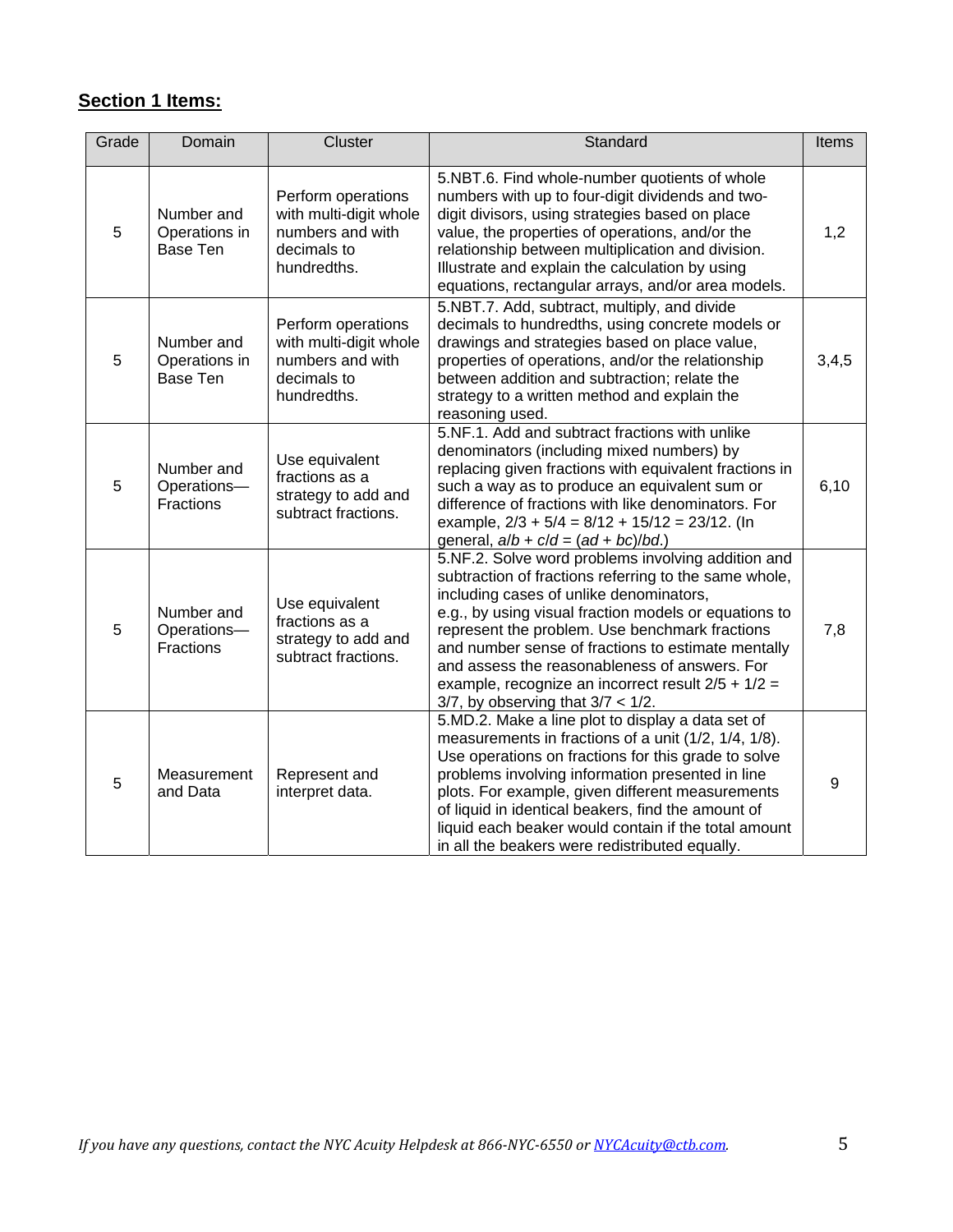### **Section 2 Items:**

| Grade | Domain                                  | Cluster                                                                                                                     | Standard                                                                                                                                                                                                                                                                                                                                                                                                                                                                                                                                                                                          | Items |
|-------|-----------------------------------------|-----------------------------------------------------------------------------------------------------------------------------|---------------------------------------------------------------------------------------------------------------------------------------------------------------------------------------------------------------------------------------------------------------------------------------------------------------------------------------------------------------------------------------------------------------------------------------------------------------------------------------------------------------------------------------------------------------------------------------------------|-------|
| 5     | Operations<br>and Algebraic<br>Thinking | Write and interpret<br>numerical<br>expressions.                                                                            | 5. OA. 1. Use parentheses, brackets, or braces in<br>numerical expressions, and evaluate expressions<br>with these symbols.                                                                                                                                                                                                                                                                                                                                                                                                                                                                       | 11,12 |
| 5     | Operations<br>and Algebraic<br>Thinking | Write and interpret<br>numerical<br>expressions.                                                                            | 5.OA.2. Write simple expressions that record<br>calculations with numbers, and interpret numerical<br>expressions without evaluating them. For example,<br>express the calculation "add 8 and 7, then multiply<br>by 2" as $2 \times (8 + 7)$ . Recognize that $3 \times (18932 +$<br>921) is three times as large as 18932 + 921,<br>without having to calculate the indicated sum or<br>product.                                                                                                                                                                                                | 13,14 |
| 5     | Operations<br>and Algebraic<br>Thinking | Analyze patterns<br>and relationships.                                                                                      | 5. OA. 3. Generate two numerical patterns using two<br>given rules. Identify apparent relationships between<br>corresponding terms. Form ordered pairs consisting<br>of corresponding terms from the two patterns, and<br>graph the ordered pairs on a coordinate plane. For<br>example, given the rule "Add 3" and the starting<br>number 0, and given the rule "Add 6" and the<br>starting number 0, generate terms in the resulting<br>sequences, and observe that the terms in one<br>sequence are twice the corresponding terms in the<br>other sequence. Explain informally why this is so. | 15,16 |
| 5     | Measurement<br>and Data                 | Geometric<br>measurement:<br>understand<br>concepts of volume<br>and relate volume to<br>multiplication and to<br>addition. | 5.MD.5b. Apply the formulas $V = Ix$ w x h and $V = b$<br>x $h$ for rectangular prisms to find volumes of right<br>rectangular prisms with whole-number edge lengths<br>in the context of solving real world and<br>mathematical problems.                                                                                                                                                                                                                                                                                                                                                        | 17,18 |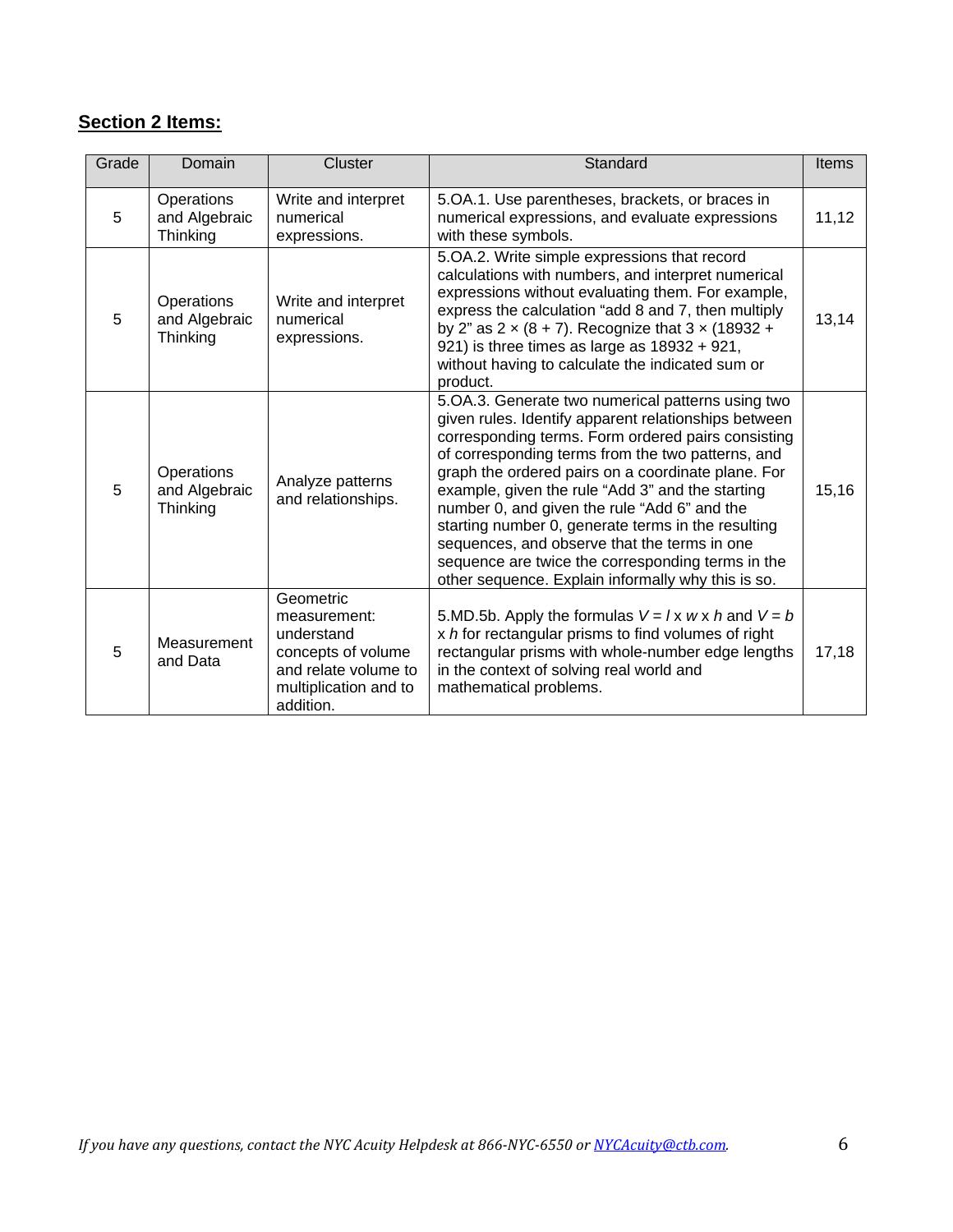### **Section 3 Items:**

| Grade | Domain                                  | Cluster                                                                                                                  | Standard                                                                                                                                                                                                                                                                                                                                                                                                                                                                                                                                                                                                                                                                                                                   | Items |
|-------|-----------------------------------------|--------------------------------------------------------------------------------------------------------------------------|----------------------------------------------------------------------------------------------------------------------------------------------------------------------------------------------------------------------------------------------------------------------------------------------------------------------------------------------------------------------------------------------------------------------------------------------------------------------------------------------------------------------------------------------------------------------------------------------------------------------------------------------------------------------------------------------------------------------------|-------|
| 5     | Number and<br>Operations -<br>Fractions | Apply and extend<br>previous<br>understandings of<br>multiplication and<br>division to multiply<br>and divide fractions. | 5.NF.3. Interpret a fraction as division of the<br>numerator by the denominator $(a/b = a \div b)$ . Solve<br>word problems involving division of whole numbers<br>leading to answers in the form of fractions or mixed<br>numbers, e.g., by using visual fraction models or<br>equations to represent the problem. For example,<br>interpret 3/4 as the result of dividing 3 by 4, noting<br>that 3/4 multiplied by 4 equals 3, and that when 3<br>wholes are shared equally among 4 people each<br>person has a share of size 3/4. If 9 people want to<br>share a 50-pound sack of rice equally by weight,<br>how many pounds of rice should each person get?<br>Between what two whole numbers does your<br>answer lie? | 19,20 |
| 5     | Number and<br>Operations -<br>Fractions | Apply and extend<br>previous<br>understandings of<br>multiplication and<br>division to multiply<br>and divide fractions. | 5.NF.4a. Interpret the product $(a/b) \times q$ as a parts of<br>a partition of $q$ into $b$ equal parts; equivalently, as<br>the result of a sequence of operations $a \times q \div b$ .<br>For example, use a visual fraction model to show<br>$(2/3) \times 4 = 8/3$ , and create a story context for this<br>equation. Do the same with $(2/3) \times (4/5) = 8/15$ . (In<br>general, $(a/b) \times (c/d) = ac/bd$ .)                                                                                                                                                                                                                                                                                                 | 21,22 |
| 5     | Number and<br>Operations -<br>Fractions | Apply and extend<br>previous<br>understandings of<br>multiplication and<br>division to multiply<br>and divide fractions. | 5.NF.5a. Comparing the size of a product to the<br>size of one factor on the basis of the size of the<br>other factor, without performing the indicated<br>multiplication.                                                                                                                                                                                                                                                                                                                                                                                                                                                                                                                                                 | 25,26 |
| 5     | Number and<br>Operations -<br>Fractions | Apply and extend<br>previous<br>understandings of<br>multiplication and<br>division to multiply<br>and divide fractions. | 5.NF.6. Solve real-world problems involving<br>multiplication of fractions and mixed numbers, e.g.,<br>by using visual fraction models or equations to<br>represent the problem.                                                                                                                                                                                                                                                                                                                                                                                                                                                                                                                                           | 29,30 |
| 5     | Number and<br>Operations -<br>Fractions | Apply and extend<br>previous<br>understandings of<br>multiplication and<br>division to multiply<br>and divide fractions. | 5.NF.7c. Solve real-world problems involving<br>division of unit fractions by non-zero whole<br>numbers and division of whole numbers by unit<br>fractions, e.g., by using visual fraction models and<br>equations to represent the problem. For example,<br>how much chocolate will each person get if 3<br>people share 1/2 lb of chocolate equally? How<br>many 1/3-cup servings are in 2 cups of raisins?                                                                                                                                                                                                                                                                                                              | 23,24 |
| 5     | Number and<br>Operations -<br>Fractions | Apply and extend<br>previous<br>understandings of<br>multiplication and<br>division to multiply<br>and divide fractions. | 5.NF.5b. Explaining why multiplying a given number<br>by a fraction greater than 1 results in a product<br>greater than the given number (recognizing<br>multiplication by whole numbers greater than 1 as a<br>familiar case); explaining why multiplying a given<br>number by a fraction less than 1 results in a product<br>smaller than the given number; and relating the<br>principle of fraction equivalence $a/b = (n \times a) / (n \times a)$<br>b) to the effect of multiplying $a/b$ by 1.                                                                                                                                                                                                                     | 27,28 |